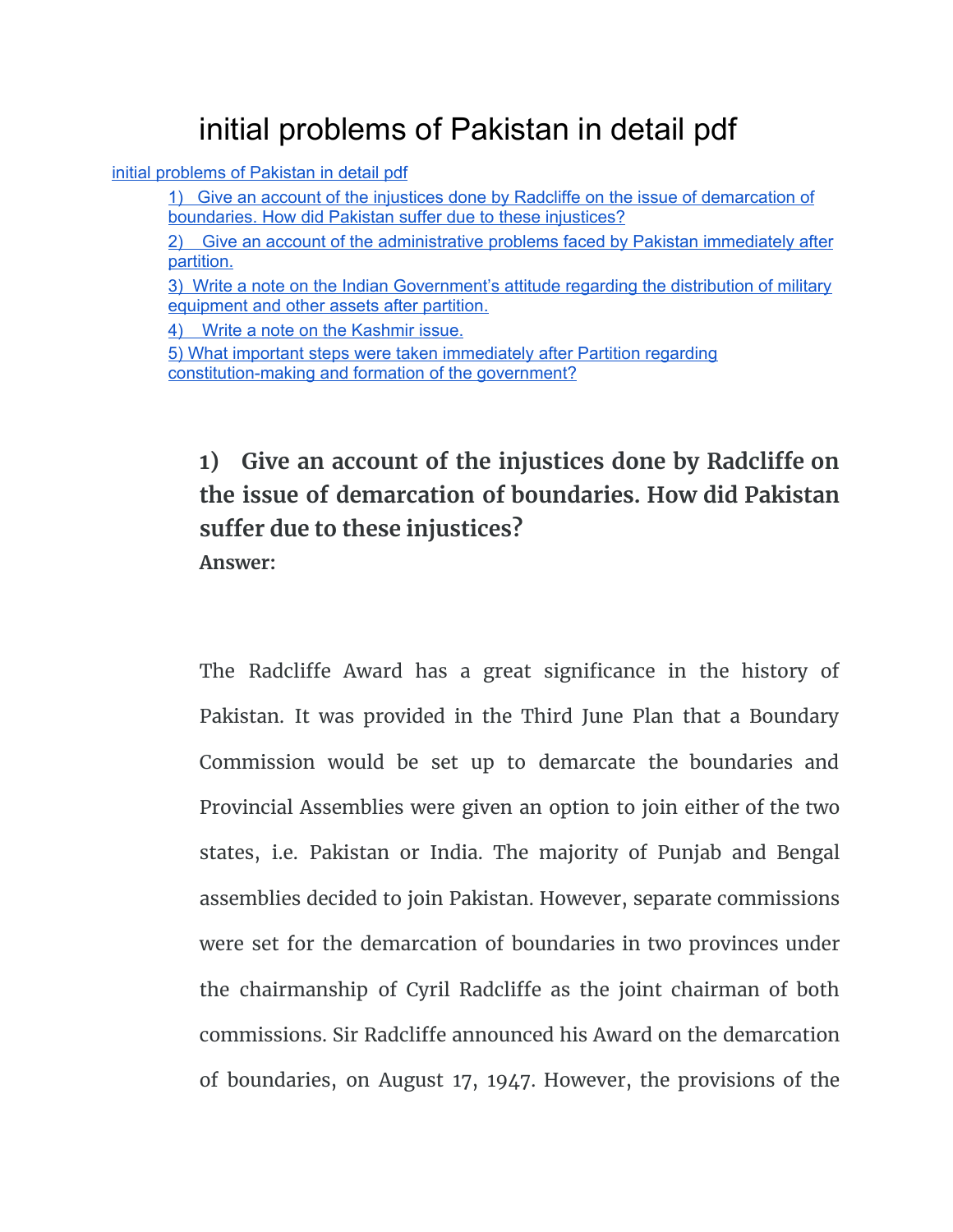Award in the demarcation of boundaries were unjust for Pakistan such as:

- 1. The area of Gurdaspur, Ferozepur districts and Zira and Fazilka Tehsils in Punjab was given to India by flouting the pronounced partition principles.
- 2. Likewise, the city of Calcutta, district of Murshidabad and the Nadia areas were annexed with India.

The member of the Boundary commission Justice Muhammad Munir later disclosed that Radcliff had agreed to include Ferozpur, Zera, and Tehsil Fazilka Headworks in Pakistan in his original plan but when the Award was announced on 17<sup>th</sup> of August, all these areas were included in India. Apart from these areas, *'The Pakistan Times'* indicated injustices were also done in certain areas and were given to India, e.g. Tehsil Batala was a 55 percent Muslim majority area. In addition, the city of Batala had a strong industrial base dominated by the Muslim industrialists. Similarly, Tehsil Ajnala and the Amritsar district had sixty percent Muslim majority.

## **Results of the Injustice done in the Partition:**

The results of the injustice done in the partition were:

## **1. The Kashmir Issue:**

The first problem resulted by the Radcliffe Award was the Kashmir Issue. The inclusion of Gurdaspur gave India access to Kashmir that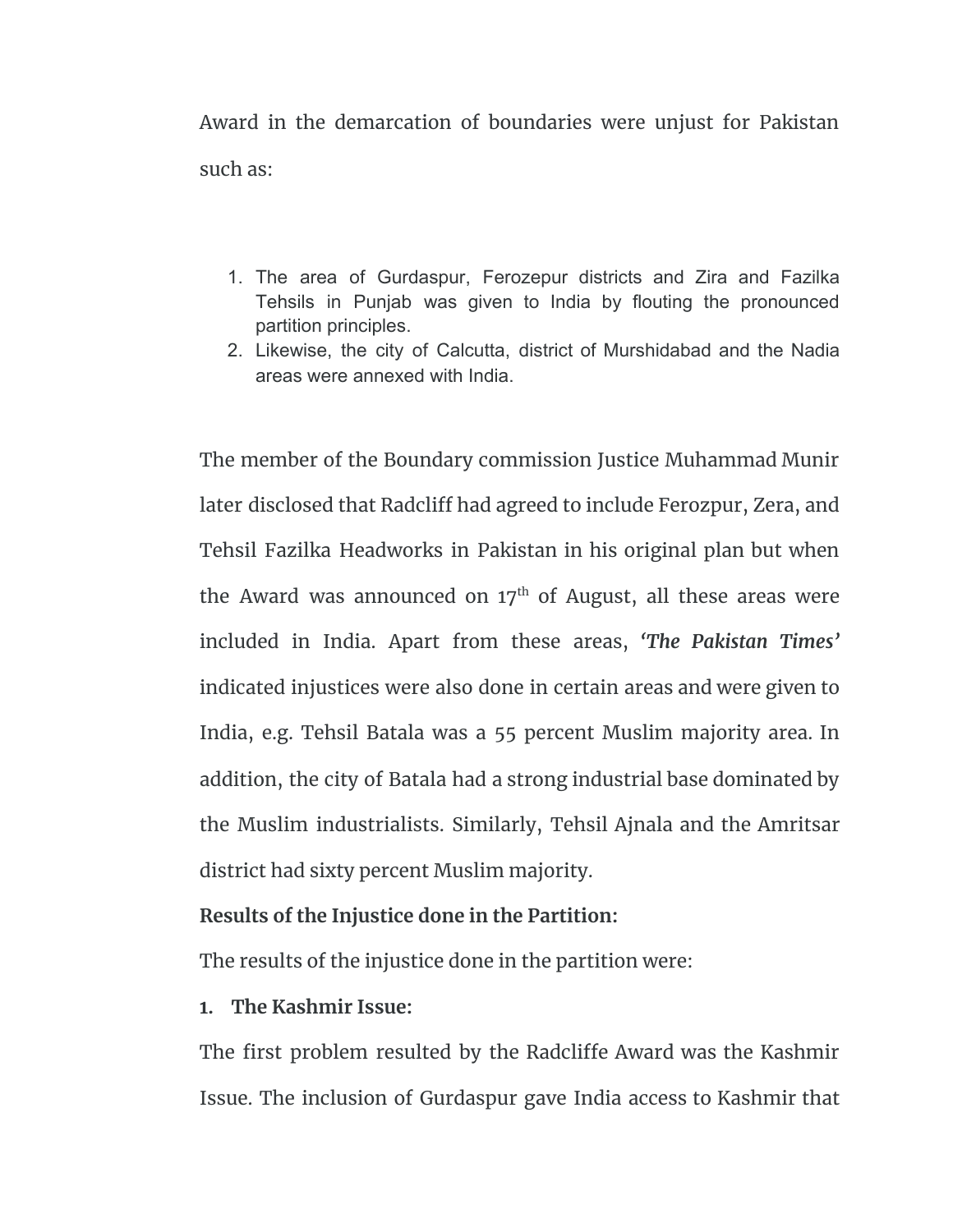was the only land route that connected India with Kashmir through Pathankot, which was a Tehsil of district Gurdaspur. If Gurdaspur was not made a part of India, there would be no land access for India to reach Kashmir.

#### **2. The Fate of Calcutta:**

The city of Calcutta was the largest industrial city in India, which consisted of 25 per cent Muslims and 60 per cent outcast Hindus (Achhoots). These low caste Hindus wanted their city to be included in Pakistan but Radcliff included the city in India against the will of the citizens of Calcutta.

#### **3. Problems created by the Migration:**

The division of Punjab was sudden and unexpected. Therefore, a large number of Muslims were evacuated from East Punjab for which no arrangements had been made. During the time of migration to Pakistan, thousands of refugees were attacked, maltreated, and assassinated by the Sikh militants, which brought misery and sorrow for the refugees and created innumerable economic and cultural problems.

#### **4. Canal Water Dispute:**

One of the major problems that originated from the unjust partition was the canal water dispute. The canals irrigating the Indus Basin worked in an integrated network in the British period. At that time, it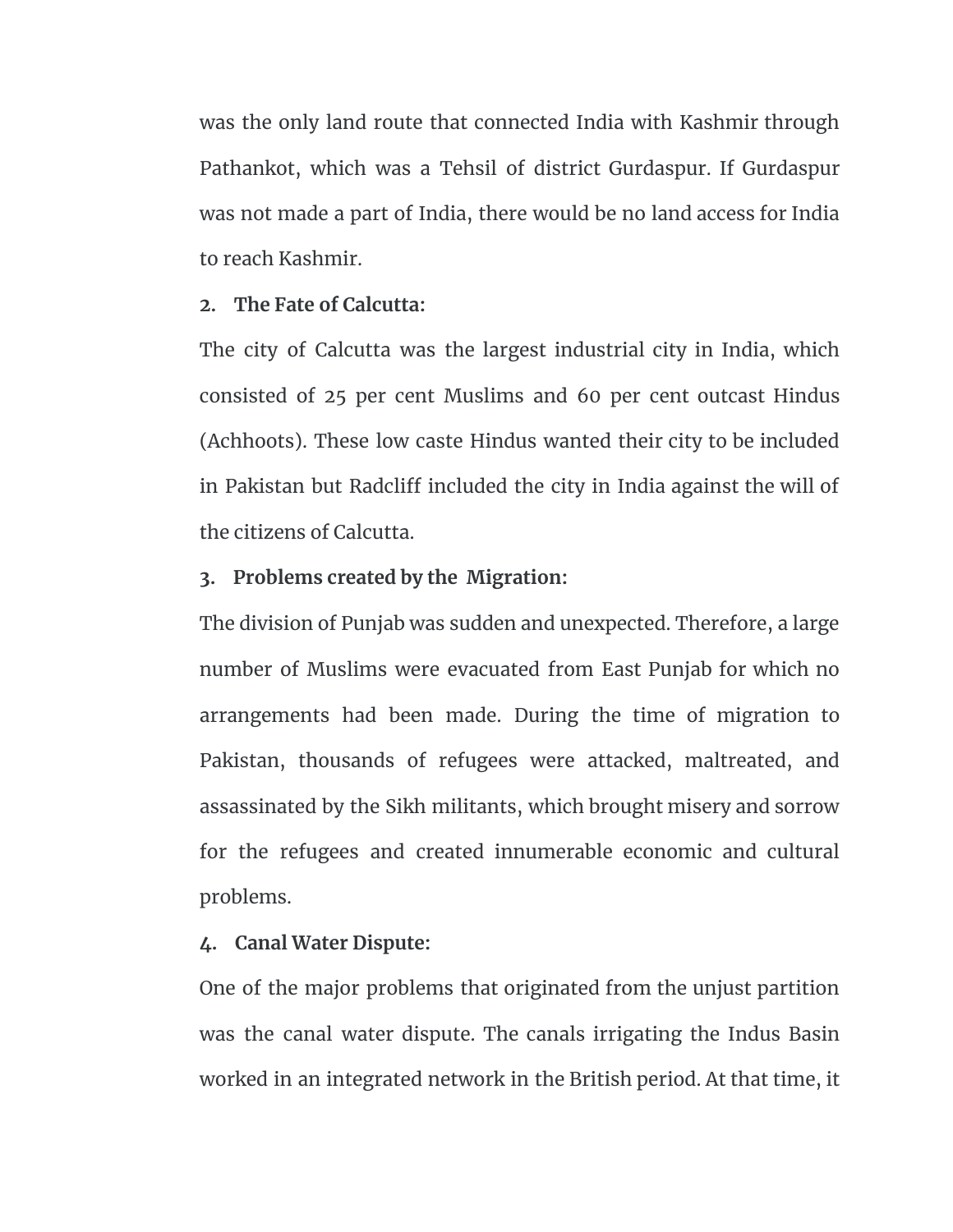was considered the biggest and most efficient system of irrigation throughout the world. As a result of partition, the heads of the three rivers, i.e. Sutlej, Ravi, and Beas and many other Headworks were given to India. Towards the end of the year 1947, the upper parts of the two Pakistani rivers, i.e. Chenab and Jhelum were taken over by India, which assumed full control over Pakistan's waters. In April 1948, India cut the water supplies in the canals irrigating the area near Lahore, which resulted in the destruction of thousands of ripe crops. In this way, India showed its negative potentials of posing real threats to Pakistan's economy.

#### **Conclusion:**

The Radcliffe Award pleased no one except Lord Mountbatten and India because he demarcated the boundaries according to the wishes of Hindus and included many Muslim majority areas in India and also deprived the state of Pakistan of the River Sutlej, Bias, and Ravi. Thus, the defective and unjust planning of Radcliff created many problems for Pakistan.

<span id="page-3-0"></span>**2) Give an account of the administrative problems faced by Pakistan immediately after partition. Answer:**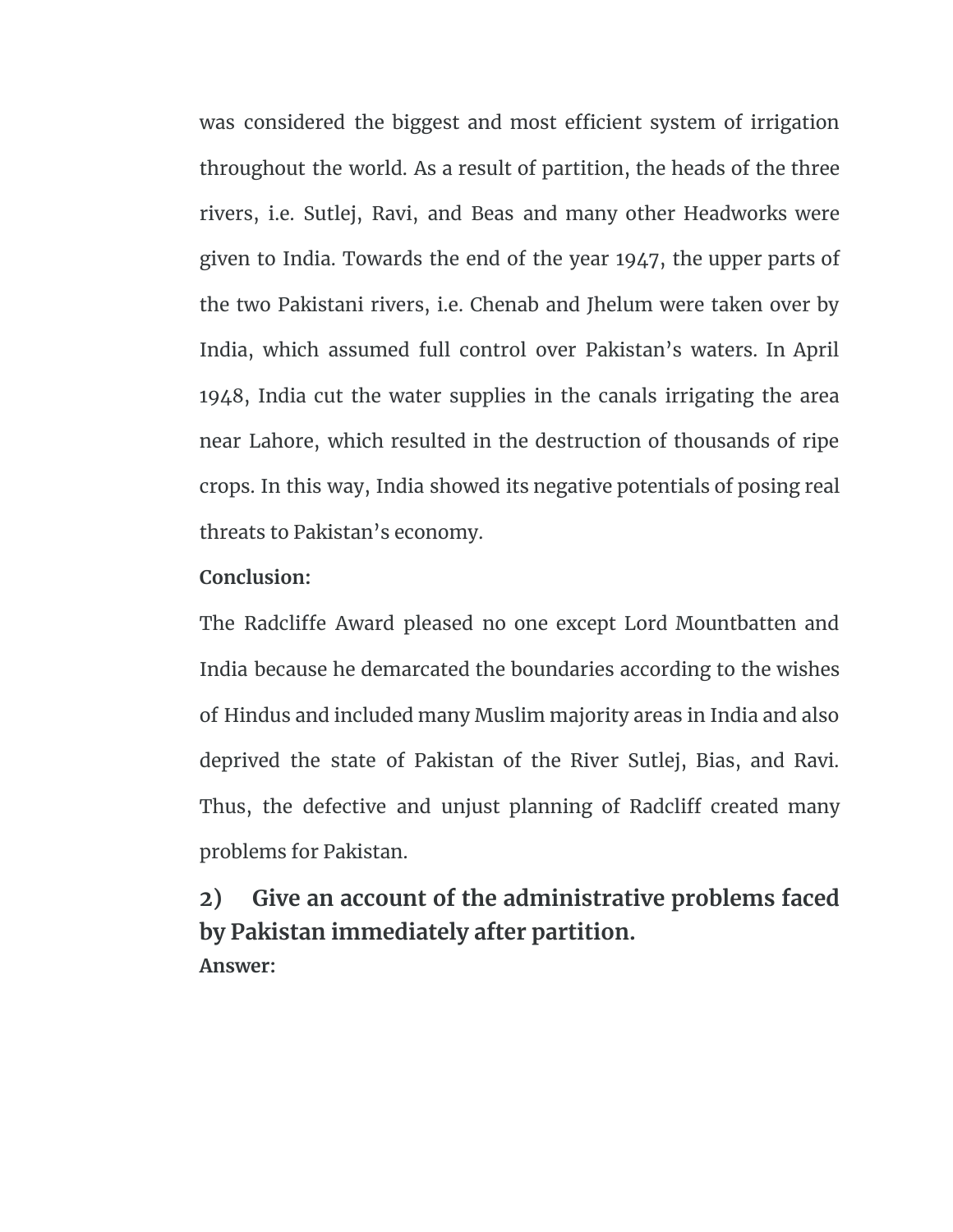Pakistan came into existence on 14 August 1947 as the biggest Islamic state. This was a great victory for Muslims because the British rulers at last surrendered before the long struggle of Muslims of India and accepted the demands of the partition of India. The Hindus, however, did not accept the partition wholeheartedly and created many administered problems for Pakistan with the support of the British that it could not survive as an independent and sovereign State.

## **Administrative problems:**

Pakistan had to face many administrative problems in its early days e.g.

#### 1. **Lack of officers:**

Most of the government functionaries and senior officers serving in the army were Hindus who migrated to India after the partition was announced. Therefore, those officers were then replaced with raw hand and inexperienced functionaries.

## 2. **Non-availability of the Muslim Army Officers:** The British officers were employed due to the non-availability of the Muslim army officers.

## 3. **High Posts were given to Britishers:** The most of the high executive officers, senior bureaucracy i.e. the Governors, Chief Secretaries and Secretaries including the army chiefs were Englishmen.

4. **The issue of Kashmir:**

The non-Pakistani officers created Enormous problems, for example,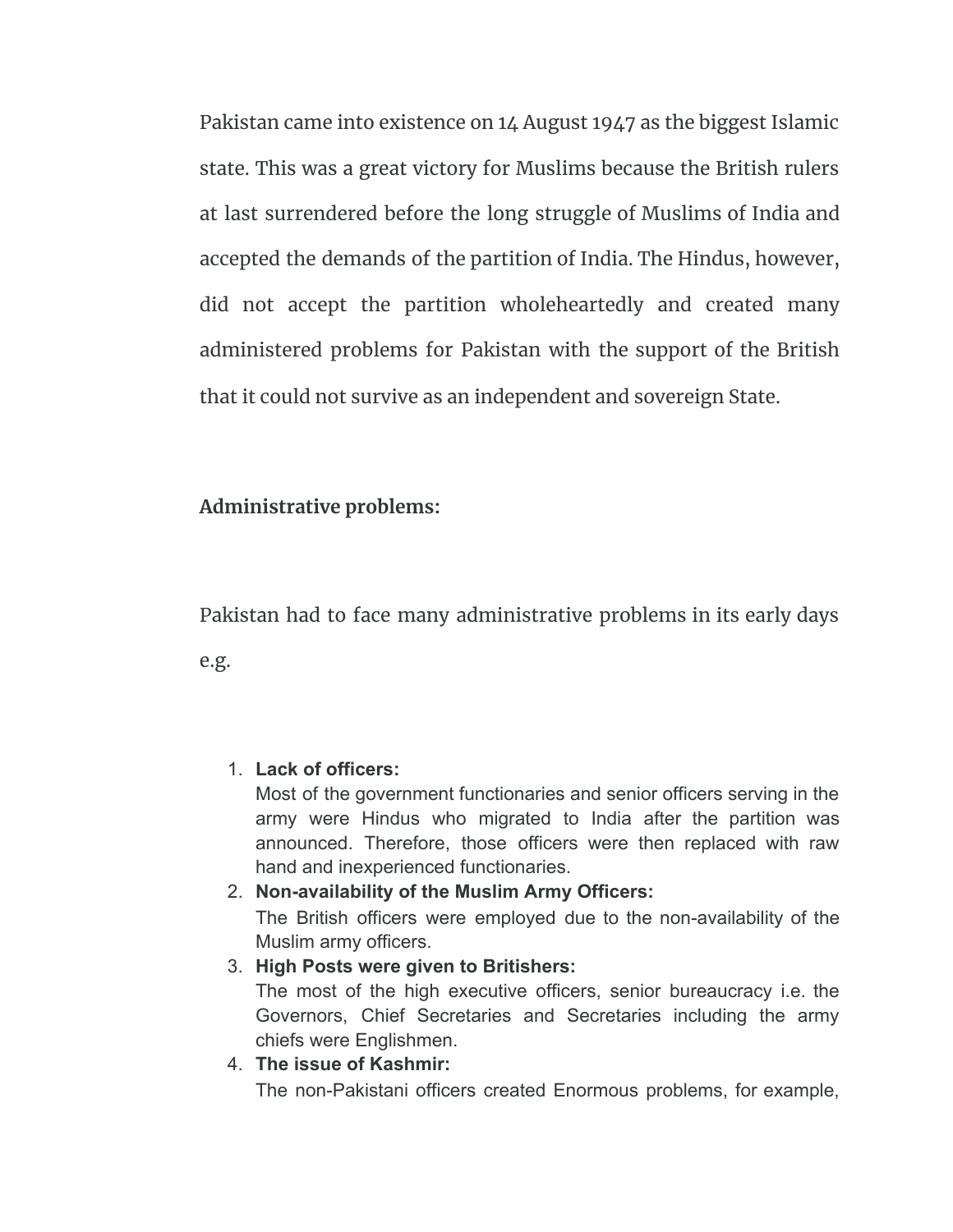the Quaid-e-Azam ordered the Commander-in-Chief to deploy the Pakistan army in Kashmir, but he declined to obey the orders.

5. **The Capital of Pakistan:**

The city of Karachi was designated as the capital of the newly born state of Pakistan, which lacked even the most essential facilities required for the running of a government.

## 6. **Temporary settlements of Offices:**

The offices were set up in military barracks and tents. The Indian government withheld Pakistan's share of stationery items and office equipment, even paper was not available for office use.

## 7. **The absence of Records:**

The extremists Hindus spoiled the office record when it was being transferred to Pakistan from India and after the partition, the Hindu functionaries spoiled the office record before leaving Pakistan.

## 8. **The problem in Reshuffling:**

India refused to rent out its planes for airlifting the officials who had opted for Pakistan. Therefore, the Government of Pakistan hired British planes for airlifting the record and the personnel.

## **Conclusion:**

The Hindus accepted the Partition as impractical and the existence of

Pakistan as transitory. Therefore, they created such great troubles for

Pakistan that the new state would collapse. However, the supervision

of Quaid-e-Azam and other Muslim Leaders lead the people of

Pakistan to overcame these problems very soon and stabilized its economy.

# <span id="page-5-0"></span>**3) Write a note on the Indian Government's attitude regarding the distribution of military equipment and other assets after partition.**

**Answer:**

**1) Division of the military assets:**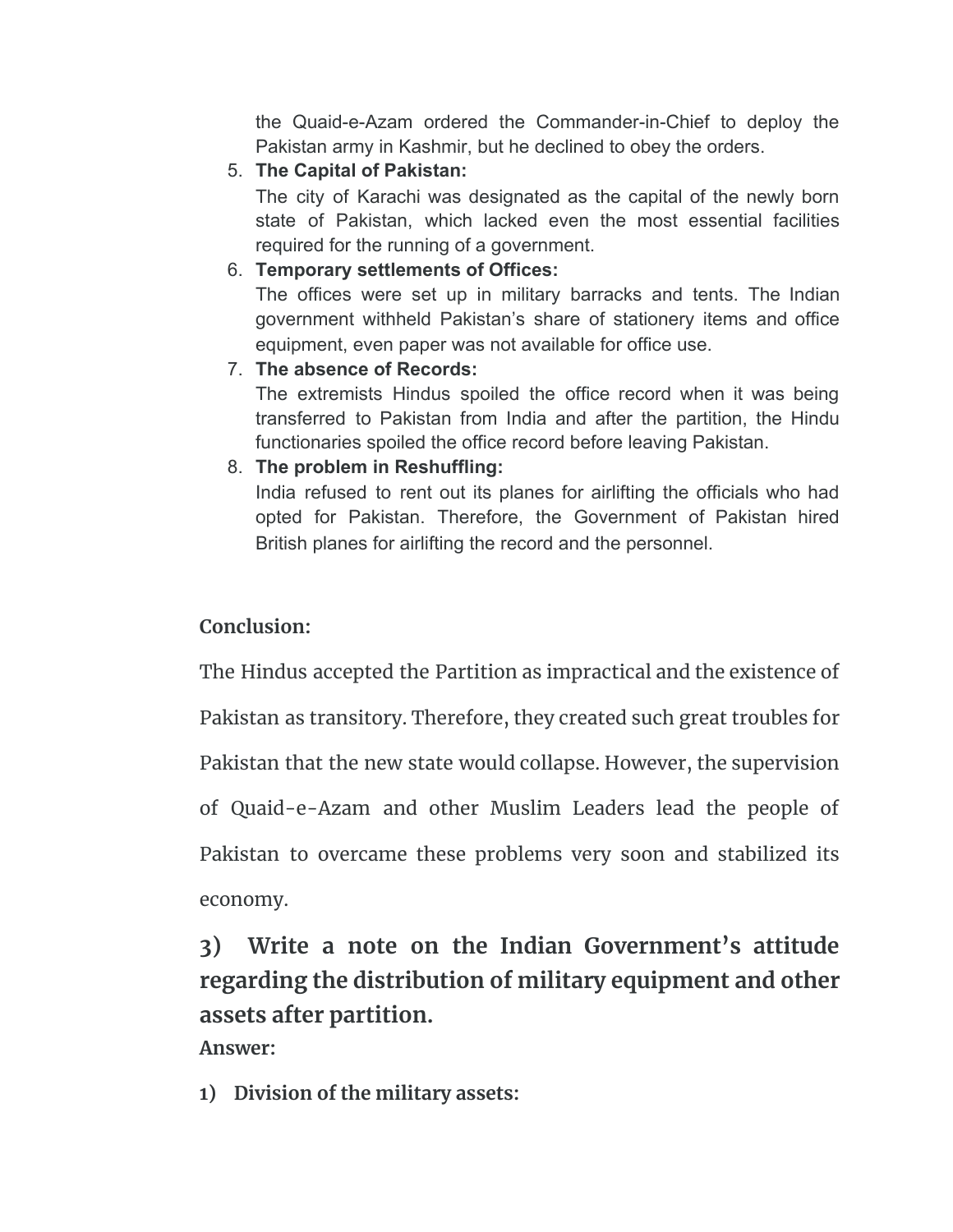The process of division of the military assets began with the partition. At first, India did not want to share any military assets with Pakistan. However, later he gave these assets in worse condition to Pakistan.

## **i) Division Formula:**

Liaquat Ali Khan demanded that a transparent formula for the division of the armed forces and their assets should be devised. It was decided that the armed forces would be divided into two parts in July 1947.

## **ii) Defence Committee:**

A committee under the leadership of Field Marshal Auchinleck was formed to implement the scheme. The Indian government did everything to flout the Auchinleck Committee's efforts for a just division of assets. The departure of the committee gave India a free hand to fulfil its designs.

## **iii) Army:**

The Indian government gave Pakistan only a small part of its share in the military assets. Even that was not in working condition and was badly mutilated.

## **iv) Airforce:**

The aircraft and ships sent to Pakistan were not in working condition.

**v) Ordnance Factories:**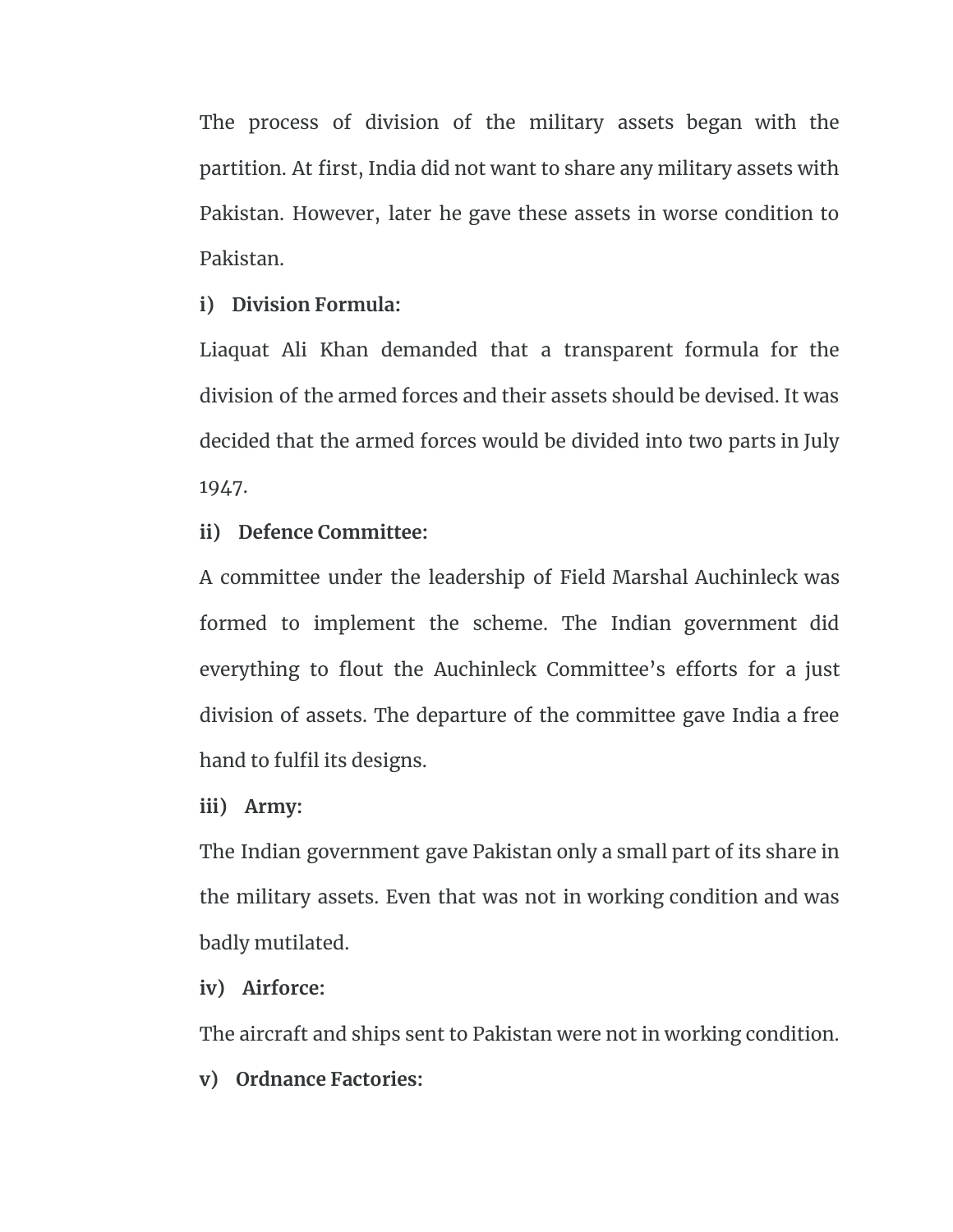At the time of partition, there were sixteen ordnance factories in the subcontinent but they all went to Indian share. Thus, Pakistan started its new life with a small military force and little resources.

#### **2) Division of Assets:**

The division of India also generated the issue of division of assets e.g.

#### **i) Reserve Currency:**

At the time of partition, the total currency reserves for United India was estimated at Rs. four billion.

#### **ii) Shared Amount:**

However, according to the partition formula, the share of Pakistan was estimated to be Rs. one billion but the Indian government agreed to pay only Rs. 75 crore out of it to aggravate the economic crises in Pakistan. After the payment of Rs. 20 crores, the balance was withheld on one pretext or other. Later, on the insistence of Gandhi, another amount of Rs.50 crore was paid. However, the balance amount of 5 crores was never paid to Pakistan.

**iii) Pakistan's Liability:**

On the other hand, 20 per cent of the total debt, which the government of United India owed, was made Pakistan's liability.

## **iv) Spoiled Official Record, equipment, and factories:**

The functionaries spoiled the official record and mutilated the factories and the military equipment before leaving for India. They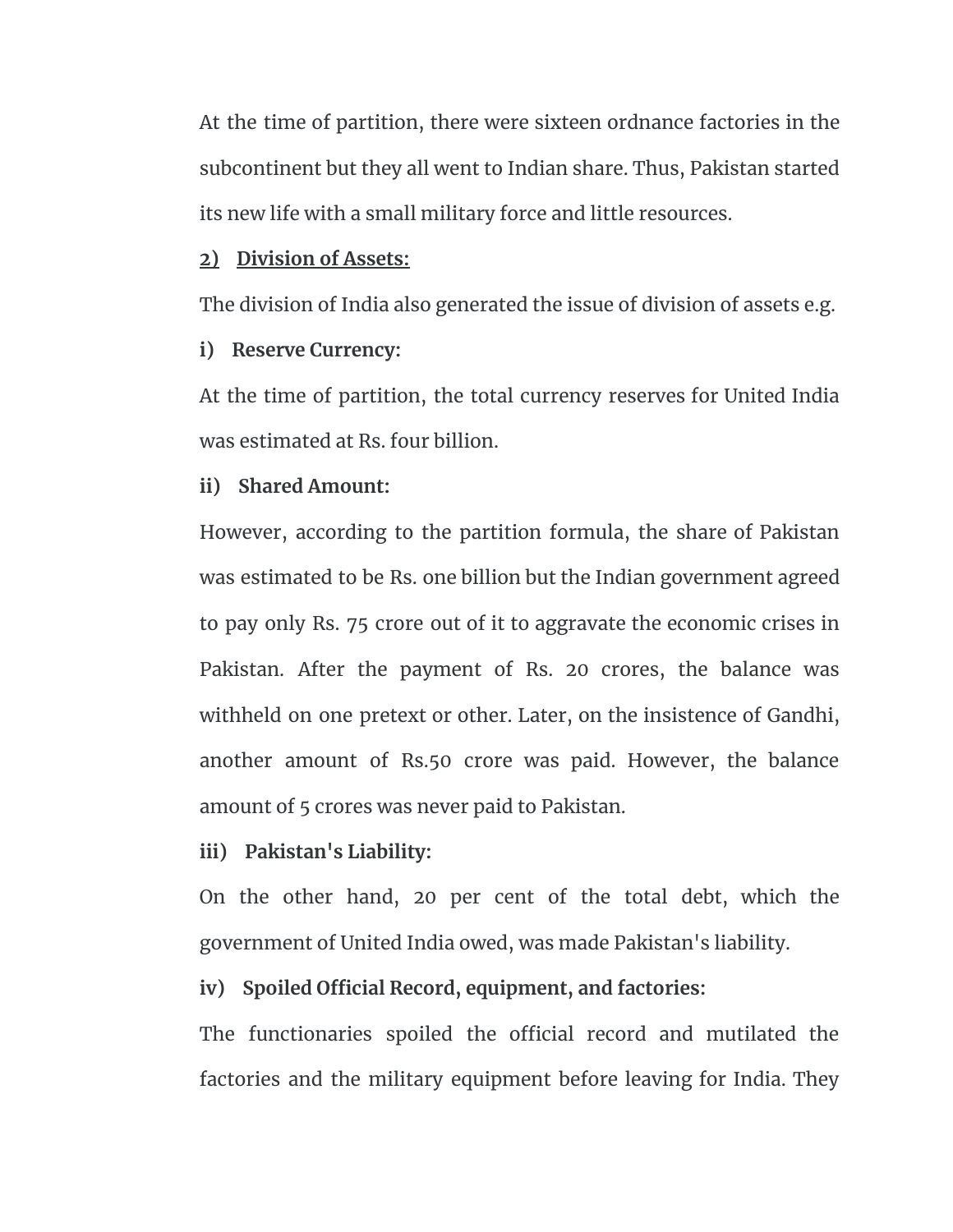did not spare even the hospital equipment which was to be used for the treatment of the patients.

# <span id="page-8-0"></span>**4) Write a note on the Kashmir issue. Answer:**

## **Background:**

The British Indian Empire was divided into two independent sovereign states of India and Pakistan in 1947 and it was resolved that the Muslim majority areas would constitute Pakistan and the non-Muslim majority areas India. The issue of Kashmir started just after India's independence and the birth of Pakistan in 1947. At the time of the partition, there were 580 big and small princely states in India. These states had a special constitutional status and did not form a part of British India. Under the partition plan, these states were given an option to accede with either one of the two states, Pakistan or India. Most of the states had decided their future until August 5, 1947. However, some of these states could not make timely decisions. The state of Kashmir was also one of them which was forcibly annexed with India.

## **The Kashmir Issue:**

The Congress leaders and the Rajas of the states neighbouring Kashmir, especially those of the Patiala and Kapurthala started exerting pressure on the Maharaja of Kashmir for the accession of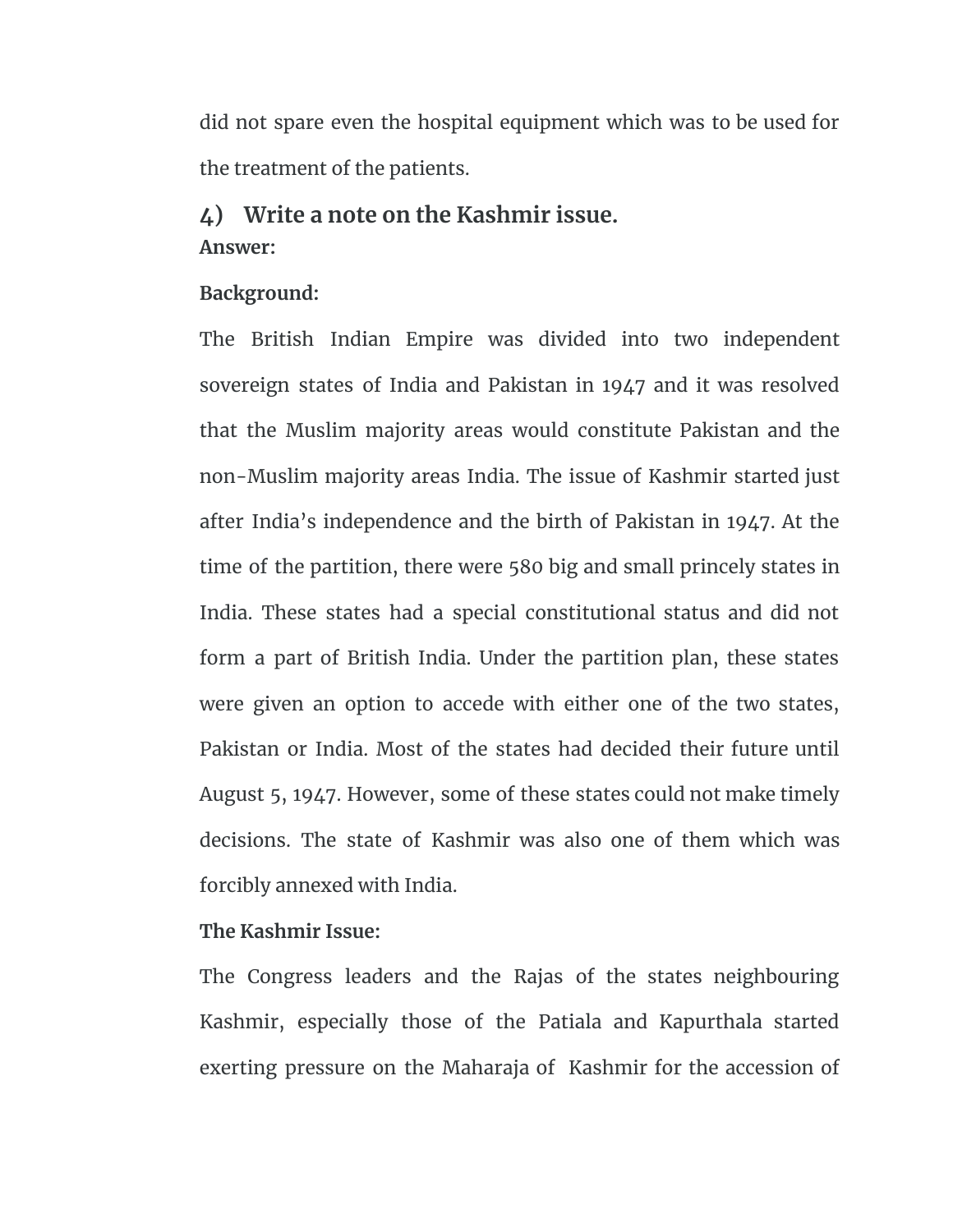Kashmir to India immediately after the Partition Plan was announced.

#### **Viceroy's Interference:**

The Viceroy himself interfered in India's favour. The Maharaja had disarmed the Muslim population of Punch and Jammu even before the declaration of independence. The Raja's army took control of these areas. In order to expedite the movement of the Indian Army new roads were built very quickly in the southern-eastern part of Kashmir.

## **Non-Muslims Armed Rebellions:**

These events caused great unrest among the Muslim population of Kashmir. By the month of August, the armed rebellion broke out in Poonch and Jammu. The Hindus and the Sikhs started killing the Muslims and within a short span of five weeks' time, five hundred thousand Muslims were driven out of this area.

## **Kashmir Liberation Movement:**

The Kashmir Liberation Movement was started by a group of the local freedom fighters. However, when the situation got worse, they sent their representatives to the NWFP for procuring arms and ammunition.

**Tribal Militant reinforcement:**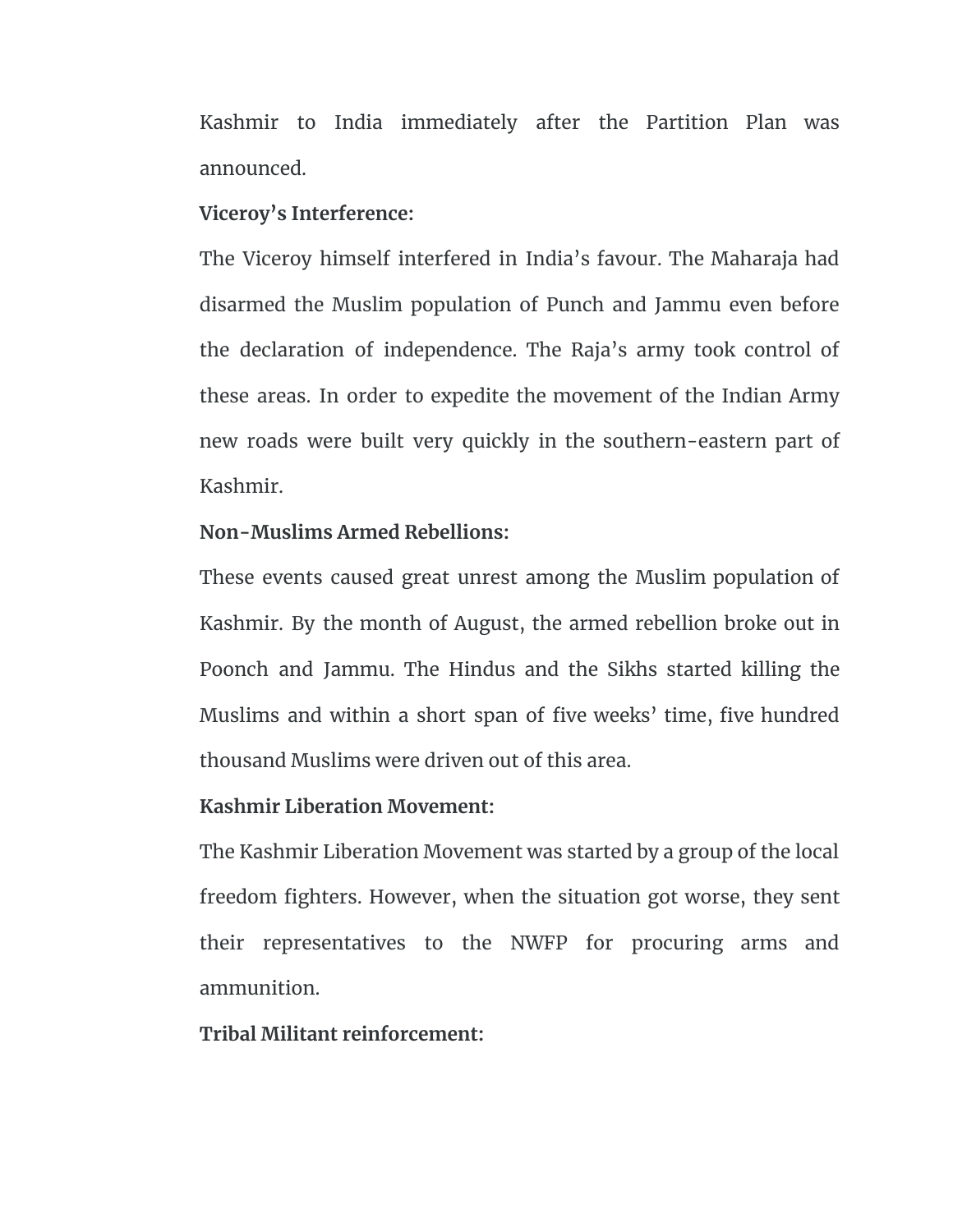In this way, the stories of Maharaja's atrocities were revealed to the valiant Pathans living in the tribal areas and thousands of the tribal militants took arms and made their way to Kashmir. The news of tribal reinforcement was broken at Delhi, therefore, the British Governor-General and the Indian leaders forced the Maharaja to sign a formal request for Kashmir's accession to India. In this way, a larger portion of Kashmir territory was made a part of India, against the will of the majority of her population.

#### **Quaid-e-Azam's Steps:**

Although Quaid-e-Azam was fully preoccupied with the problem of Refugee rehabilitation, yet he ordered the British Commander-in-Chief of the Pakistan forces to deploy Pakistani troops in Kashmir, which he declined to obey. Pakistani armed forces were later moved to Kashmir when it was too late. The tribal militants reached Siri Nagar at a time when the first plane carrying Indian troops had already landed there.

#### **The referendum in Kashmir:**

In January 1948, India took the issue to the United Nations and made a commitment to hold a referendum in Kashmir. Both countries agreed to the ceasefire on the United Nations request. The Security Council declared plebiscite as the only solution to decide the fate of Kashmir. Pakistan was convinced that Muslim masses would vote in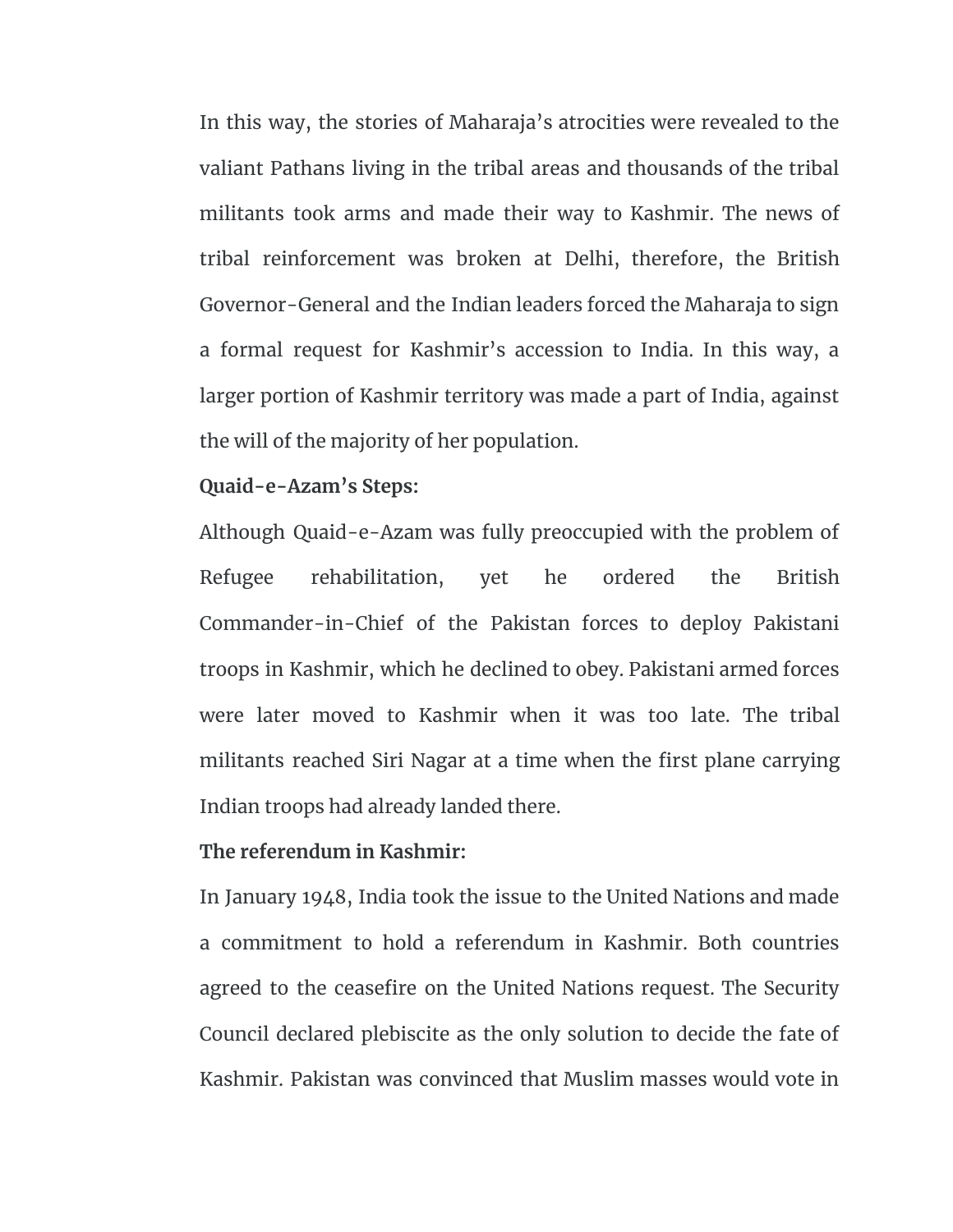its favour in the plebiscite. However, India adopted delaying tactics and practically never agreed for elections. The Security Council sent various missions but Indian leadership dubbed Pakistan as an aggressor and showed no intention to resolve the issue of Kashmir. At last, Sir Dixon announced the failure of the Mission. This gave India an excellent opportunity to strengthen its position in the valley of Kashmir.

#### **Conclusion:**

India never wanted to accept the Muslims as a separate nation and to divide the subcontinent. Therefore, when India was divided into two parts, he started to make hurdles for the Muslims and the newly created Pakistan. The Kashmir issue was also the result of the injustice of the Radcliffe Award and Hindu leaders. The Kashmir Conflict is a great burden for India, Pakistan and the people of Jammu Kashmir and the whole of South Asia. The United Nations, India, and Pakistan should resolve the issue of Kashmir by considering the self-determination for those living in Kashmir.

## <span id="page-11-0"></span>**5) What important steps were taken immediately after Partition regarding constitution-making and formation of the government? Answer:**

Pakistan came into being as an independent state on 14 August 1947. It was the first country, which had been created to enforce the Islamic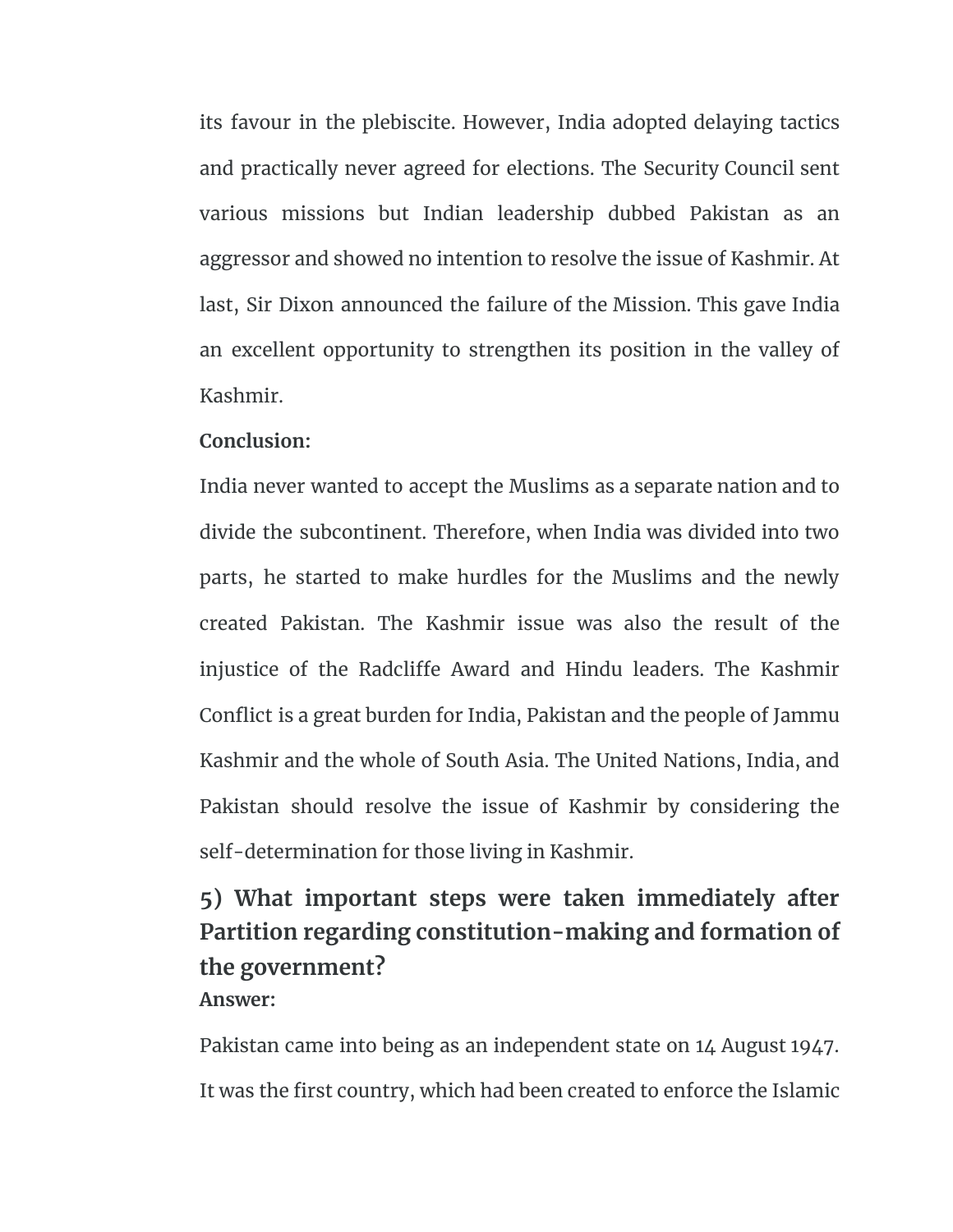system of life. On August 15, 1947, Quaid-e-Azam took an oath of the first Governor-General of Pakistan. Pakistan had to face gigantic problems of administration, social and economic matters soon after its birth. Therefore, opponents had always predicted that Pakistan will not be administratively and financially stable, and it will soon collapse like the house of cards. The problems faced by Pakistan were massive and a time came when it was sensed that the predictions of anti-Pakistan pundits would come true. However, due to the fervour and zeal of the nation and the able guidance of Quaid-e-Azam and the hard work he put for nation-building and with the blessing of Allah Almighty, these heavy odds were overcome within a short period.

#### **Important steps for Constitution Making:**

The efforts made for the solution of problems for Constitution-making were:

#### **First Constituent Assembly:**

The constitution is the fundamental law of a state and no state can be run without a constitution. The first session of Constituent Assembly was called by the Quaid-e-Azam on August 11, 1947, three days before the creation of Pakistan. The Assembly consisted of the legislative members who were elected in the 1945-46 elections from the Muslim majority areas that later became the part of Pakistan.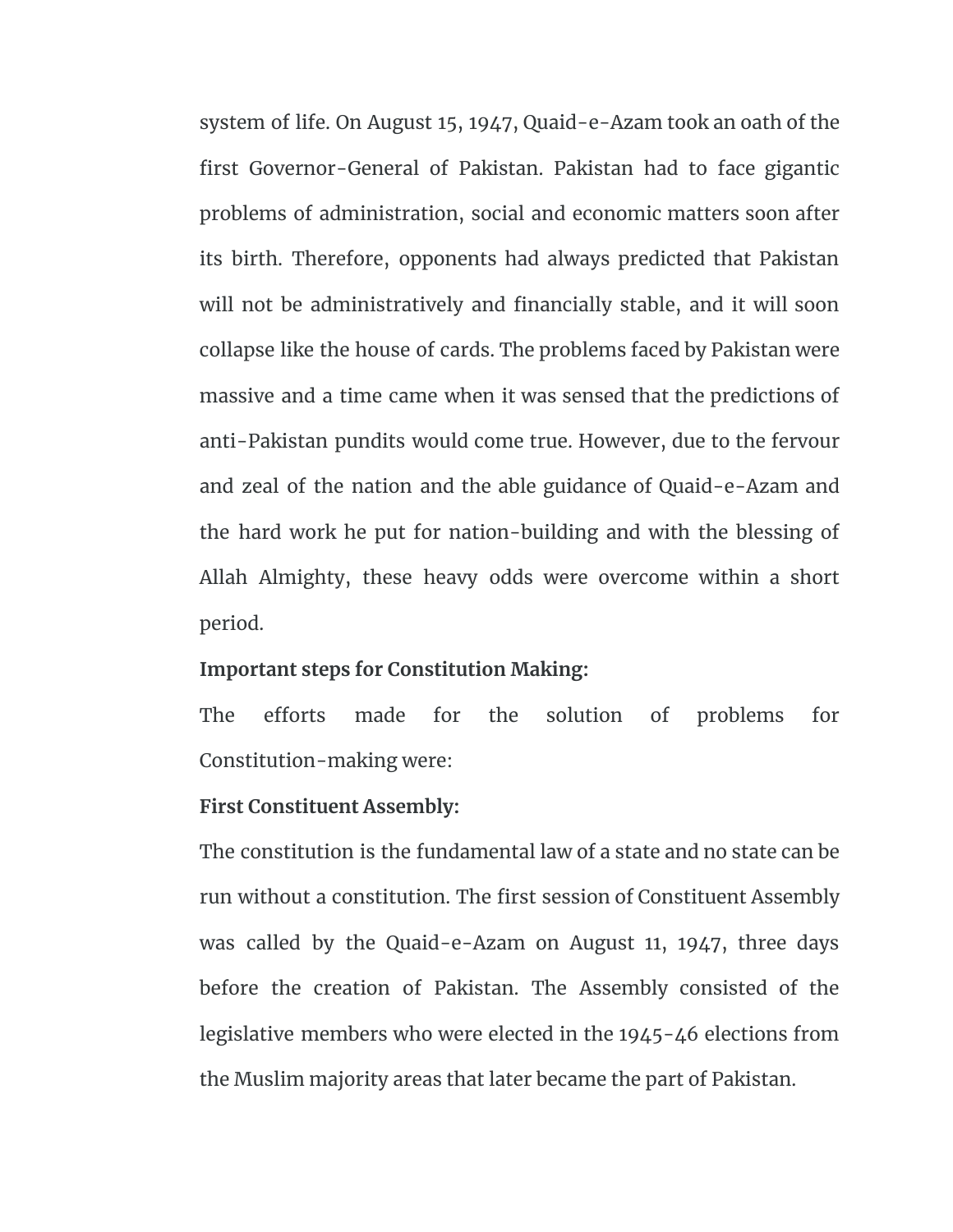## **Policy Statements by Quaid-e-Azam:**

Addressing the Assembly, Quaid-e-Azam gave a policy statement regarding the principles followed by the state of Pakistan in the future such as:

## **i) Islamic Principles:**

The future constitution of Pakistan would be based on Islamic principles.

**ii) Democratic Nature:**

Pakistan will not be a theocracy state. It will be democratic in nature.

## **iii) Equal Rights:**

The Muslim and non-Muslim citizens shall enjoy the equal civil and political rights

**iv) No discrimination:**

No discrimination shall be made based on religion.

## **v) Completion of Task in minimum possible time.**

He also directed the Assembly to complete its task of constitution-making within minimum possible time.

## **Interim Constitution:**

The Government of India Act 1935 was adopted in an amended form as the Interim Constitution and the Quaid-e-Azam was elected the first President of the Constituent Assembly.

**Formation of the Government:**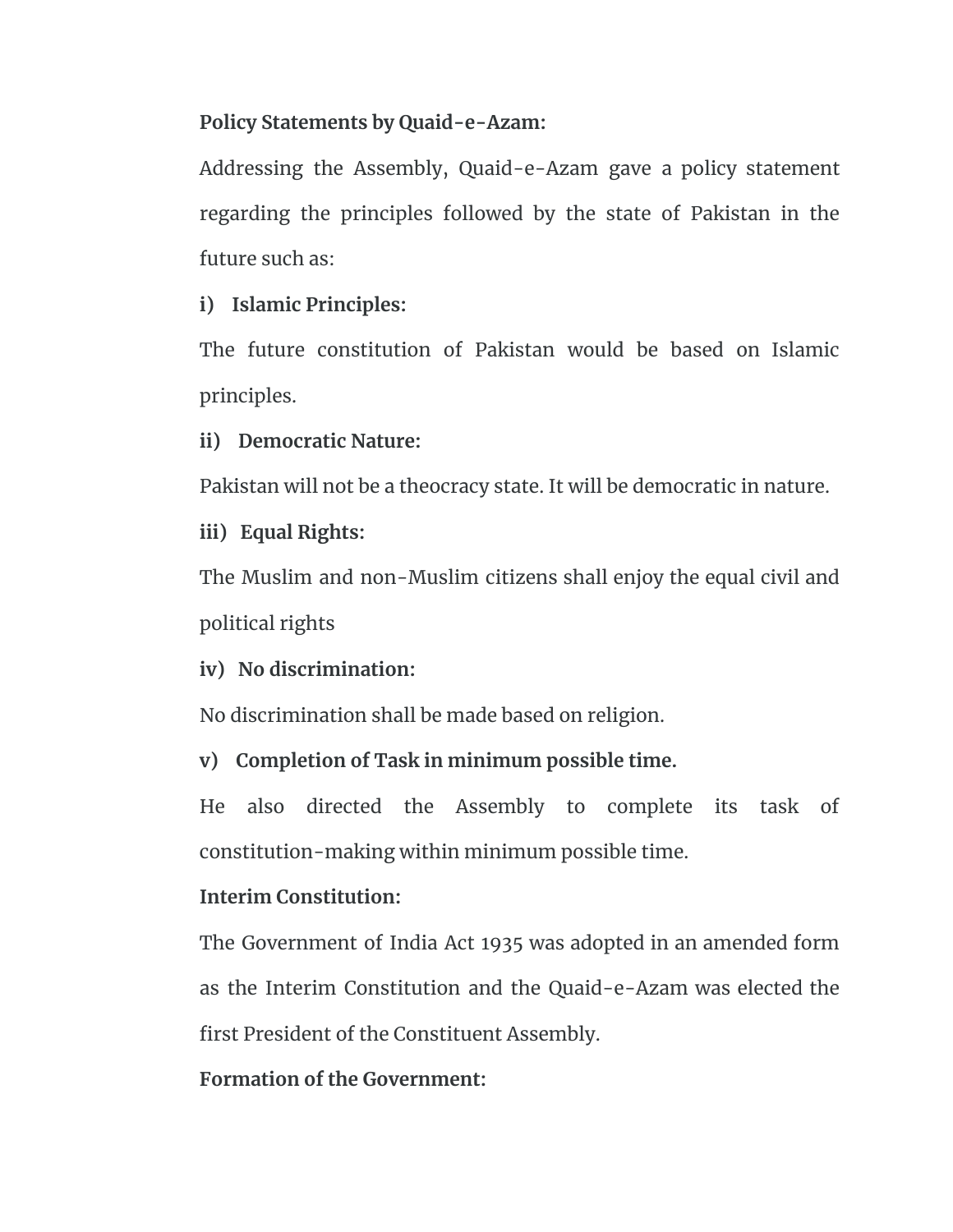The Quaid-e-Azam was made the first Governor General of Pakistan and Liaqat Ali Khan was the first Prime Minister. Under the guidance of Quaid-e-Azam, the Prime Minister formed a five-member Cabinet who had outstanding abilities. The Quaid-e-Azam as Governor-General was not supposed to interfere in the Cabinet's affairs, yet due to his exalted position and meritorious services for the cause of [Pakistan,](https://www.perfect24u.com/) the Cabinet decided to seek guidance from him and gave him the power to veto the Cabinet decisions. Quaid-e-Azam strongly desired that the constitution of Pakistan should be modeled on high moral ideals and should reflect the true spirit of Islamic nationhood. Unfortunately, Quaid-e-Azam passed away in September 1948. Therefore, his successors were entrusted with a responsibility, which in the years to come proved too enormous for them to fulfill.

#### **Conclusion:**

The constitution is an important step to run the government of a state, which should be based on the ideology of the country. Pakistan after its independence did not have any constitution so the leader of Pakistan, Quaid-e-Azam decided to adopt the Government of India Act 1935 as an Interim Constitution until the formation of the new constitution and took the various steps for the formation of the Constitution. Thus, in the Constitution making process, it was kept in